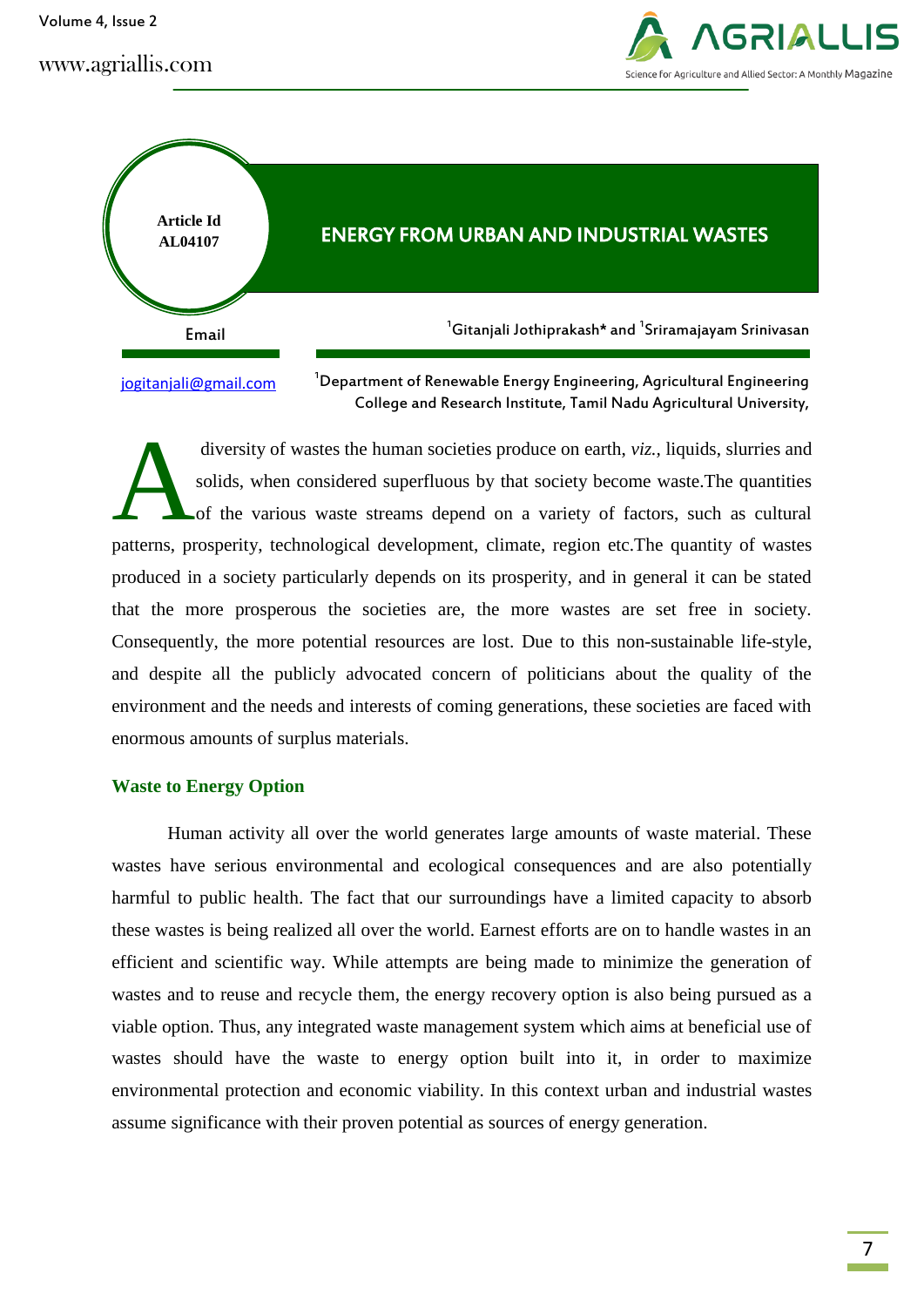

The decision of the Government of India in this decade to expose out industries to global competition has compelled many major industries to look into the areas of efficient processes, energy and water conservation, conformation to environmental legislation with regard to waste disposal, air pollution control measures and solid waste disposal.

## **Conventional Approach for Sewage Disposal**

Conventional domestic sewage treatment approach aggravates the problems in the wastewater treatment. Day by day new chemicals are being synthesized and produced commercially. Some of the problems faced in wastewater treatment are: (i) development of suitable micro-organisms to treat many obnoxious synthetic chemicals pertaining to particular industries and related nutrient requirements for the special microbes, (ii) the problem of high total dissolved solids in the wastewater which inhibits bacterial growth and (iii) colour removal in certain types of waste water.

Large quantities of urban, municipal and industrial wastes are generated every day in our country. The studies conducted by the Central Pollution Control Board, New Delhi and Operations Research Group, Vadodara in a few Class-1 cities indicated that the per capita generation of municipal solid waste (MSW) in urban areas is about 0.4kg. per day with a collection efficiency of about 60% and liquid waste of 150 litres per day with a collection efficiency of about 60% and liquid waste of 150 litres per capita per day. Total waste availability for class-I cities has thus been estimated at about 27 million ones of MSW and about 4400 million cubic metre of sewage per annum. In addition, large quantities of wastes are also generated by several industries, such as, sugar mills, distilleries, pulp & paper mills, dairies, slaughterhouses, tanneries, pharmaceutical industries, etc., Unscientific methods of collection and disposal of these wastes have led to increase in pollution an environmental degradation, posing considerable hazard to public health and local as well as global environments.

#### **Recent Developments in Waste Treatment and Disposal**

In recent years, several waste-to-energy technologies have been developed and demonstrated, which not only help in reducing the quantity of waste but also generate substantial quantities of energy. Besides recovery of large quantity of energy, these technologies help in reducing the quality of waste and also improving its quantity for meeting the pollution control norms. A potential of generating about 1000 MW of power from urban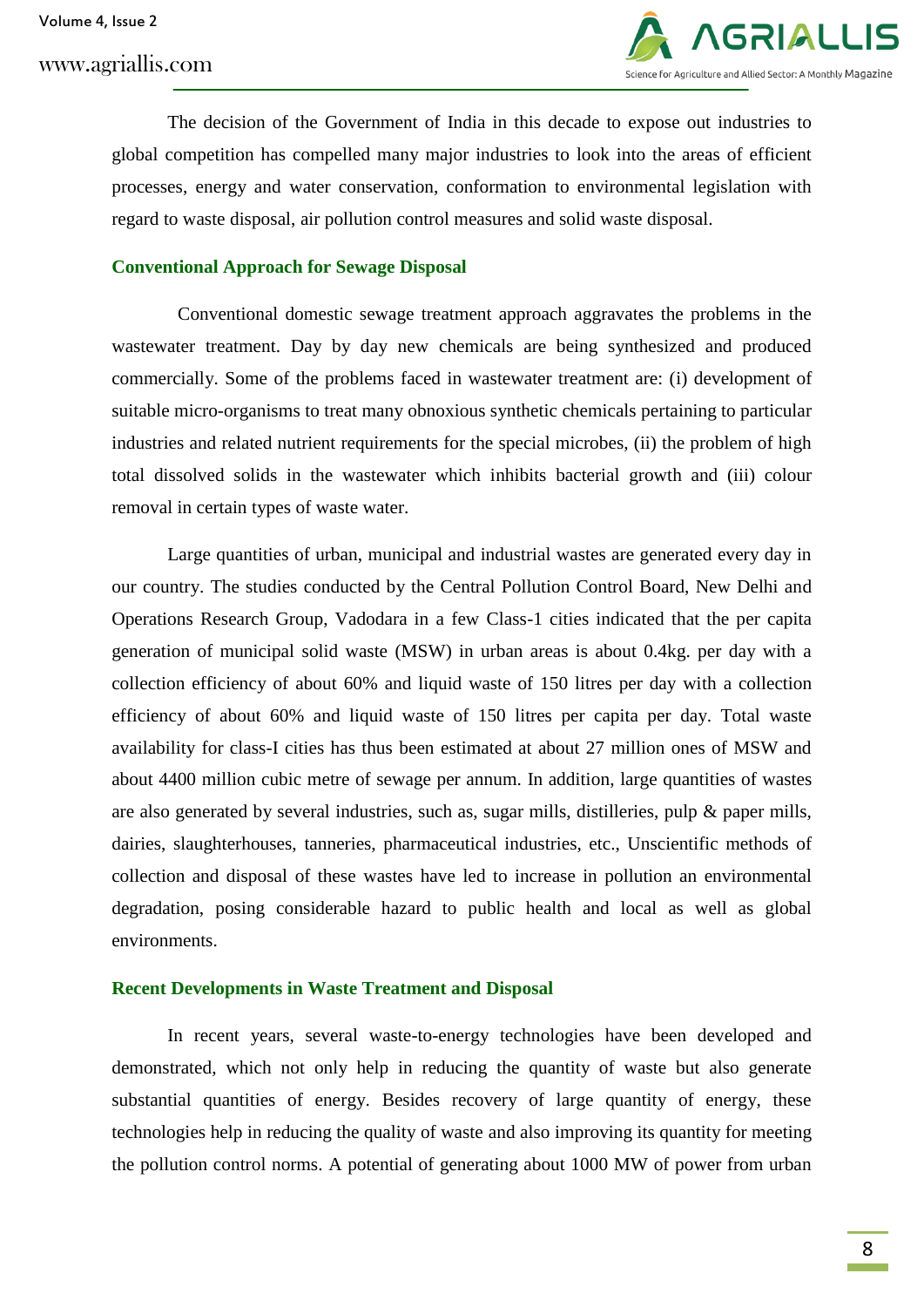

and municipal wastes and about 700 MW from industrial wastes has been conservatively estimated over a decade ago, which is likely to increase with further economic development.

In our country, where access to safe drinking water is not yet guaranteed to the considerable fractions of the population, it is of great importance to maintain the hygienic quality of surface waters as high as possible: it is likely that all the quantity of surface water will, at least for some time, be used as drinking water. Therefore, it is necessary to eliminate as completely as possible the microorganisms present in sewage that may cause the proliferation of water-borne diseases. Most biological treatment systems are inadequate for the removal of these so-called pathogenic micro-organisms and an extra treatment step in specific unit is normally needed to effect pathogen removable and thus obtain an effluent with an adequate hygienic quality. Different methods, including chemical (disinfections), physic-chemical (ultraviolet irradiation) and physical (sand filtration) have been used. In tropical countries the use of lagoons is an attractive alternative. The effluent of a treatment plant is discharged into shallow ponds, where it remains for a sufficiently long period to obtain significant pathogen removal by natural die-off. The rate in these lagoons, also called maturation ponds, may be accelerated by using the available sunlight to create adverse environmental conditions for the organisms, such as high temperature, a high pH (by photosynthetic carbon dioxide consumption) and direct sunlight radiation.

Once the minimum effluent quality has been specified (particularly the maximum admissible concentrations of solids, organics, nutrients and pathogens which can settle out), the objective of the treatment is to attain reliable the set standards. The role of the design engineer is to develop a process that will guarantee the technical feasibility of the treatment process, taking into consideration other factors such as construction and maintenance costs, the availability of construction materials and equipment, as well as specialized labour.

Primary treatment alone will not produce an effluent with an acceptable residual organic material concentration. Almost invariably biological methods will be used in the treatment system to effect secondary treatment, i.e., the removal of organic material. In biological treatment systems the organic material is metabolized by bacteria. Depending upon the required final effluent quality, tertiary treatment methods and / or pathogen removal may also be included.

In practice, the overwhelming majority of waste – water treatment plants use aerobic metabolism for the removal of organic material. The most familiar aerobic processes are the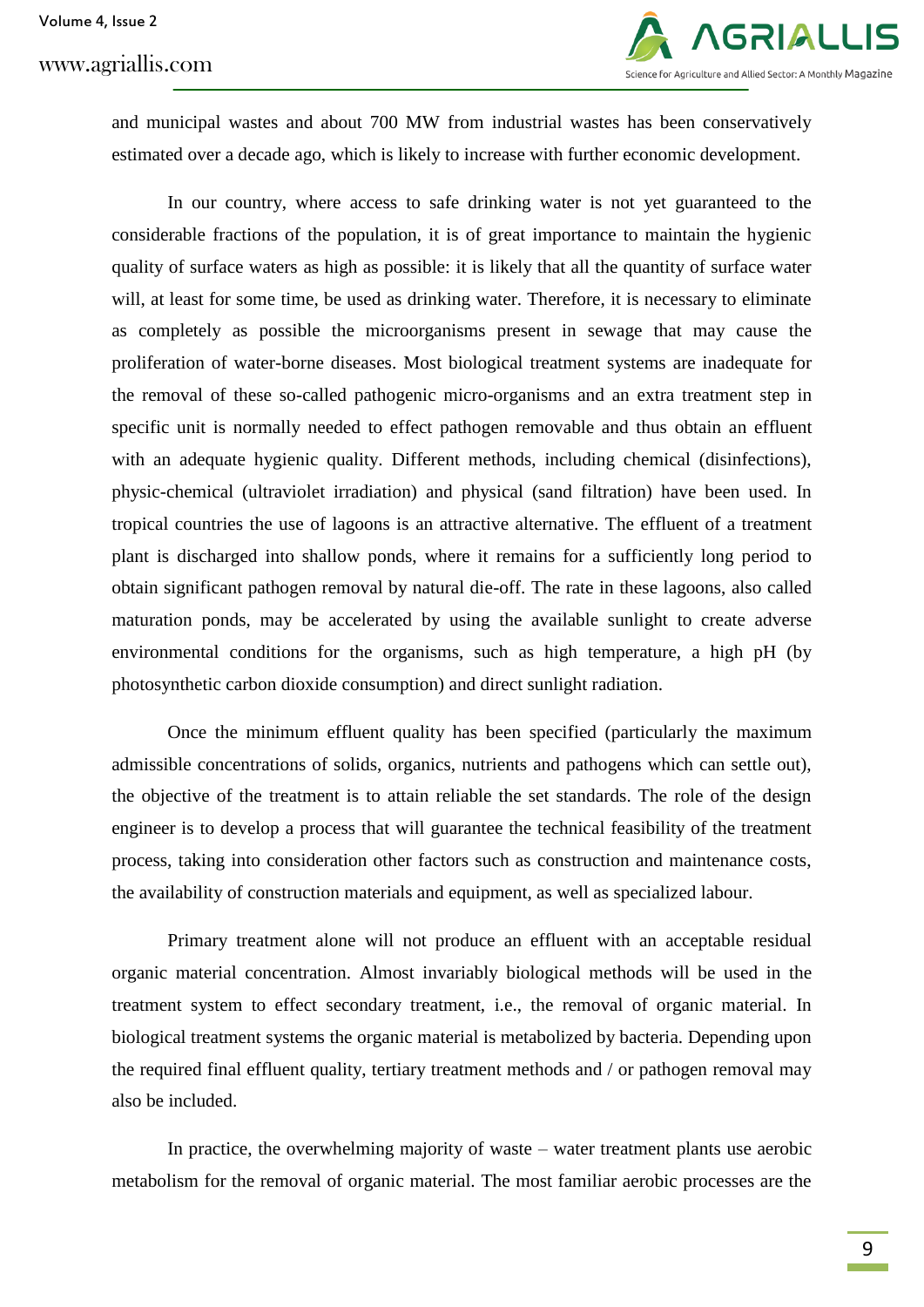

activated sludge process, the oxidation ditch, the trickling filter and aerated lagoons. Stabilization ponds use both the aerobic and the anaerobic mechanisms. In recent years there has been a growing interest in anaerobic treatment of wastewaters, including sewage. Several demonstration and full-scale systems, notably of the "Up flow Anaerobic Sludge Blanket" (UASB) process, have been operated successfully in regions with tropical and subtropical climates and to a lesser extent, in moderate climate.

#### **The Anaerobic Process**

During the past decade anaerobic process technology has come to be recognize as a commercially viable treatment technology to deal with high, medium and low strength wastewater incorporating different types of advance reactor systems in place of conventional reactors. The advancement in the understanding of anaerobic microbiology and the engineering to retain the biomass inside the reactors has replaced the normal drawbacks of conventional anaerobic system and thus have resulted in the evolution of high rate anaerobic system e.g. Upflow Anaerobic Sludge Blanket (UASB), Anaerobic Fixed Film Reactor (Upflow& Down flow), Expanded / Fluidized Bed Reactor, Hybrid Reactor System etc. bearing different trade names for commercial application.

#### **The Anaerobic Process for Energy Production**

Conventionally, both aerobic as well as anaerobic methods have been employed for biological degradation of complex organic carbon in industrial effluents. However, anaerobic digestion of organic carbon present in these effluents produces a combustible gas, methane, thus allowing waste treatment to be coupled with bioenergy production. This singular feature has made anaerobic system e.g.Upflow Anaerobic Sludge Blanket (UASB), Anaerobic Fixed Film Reactor (Upflow& Downflow), Expanded / Fluidized Bed Reactor, Hybrid Reactor System etc. bearing different trade names for commercial application.

## **The Anaerobic Process for Energy Production**

Conventionally, both aerobic as well as anaerobic methods have been employed for biological degradation of complex organic carbon in industrial effluents, However, anaerobic digestion of organic carbon present in these effluents produces a combustible gas, methane, thus allowing waste treatment to be coupled with bioenergy production. This singular feature has made anaerobic treatment rather attractive since it affords the opportunity to minimize operating costs and provides potential for some more return on capital investment.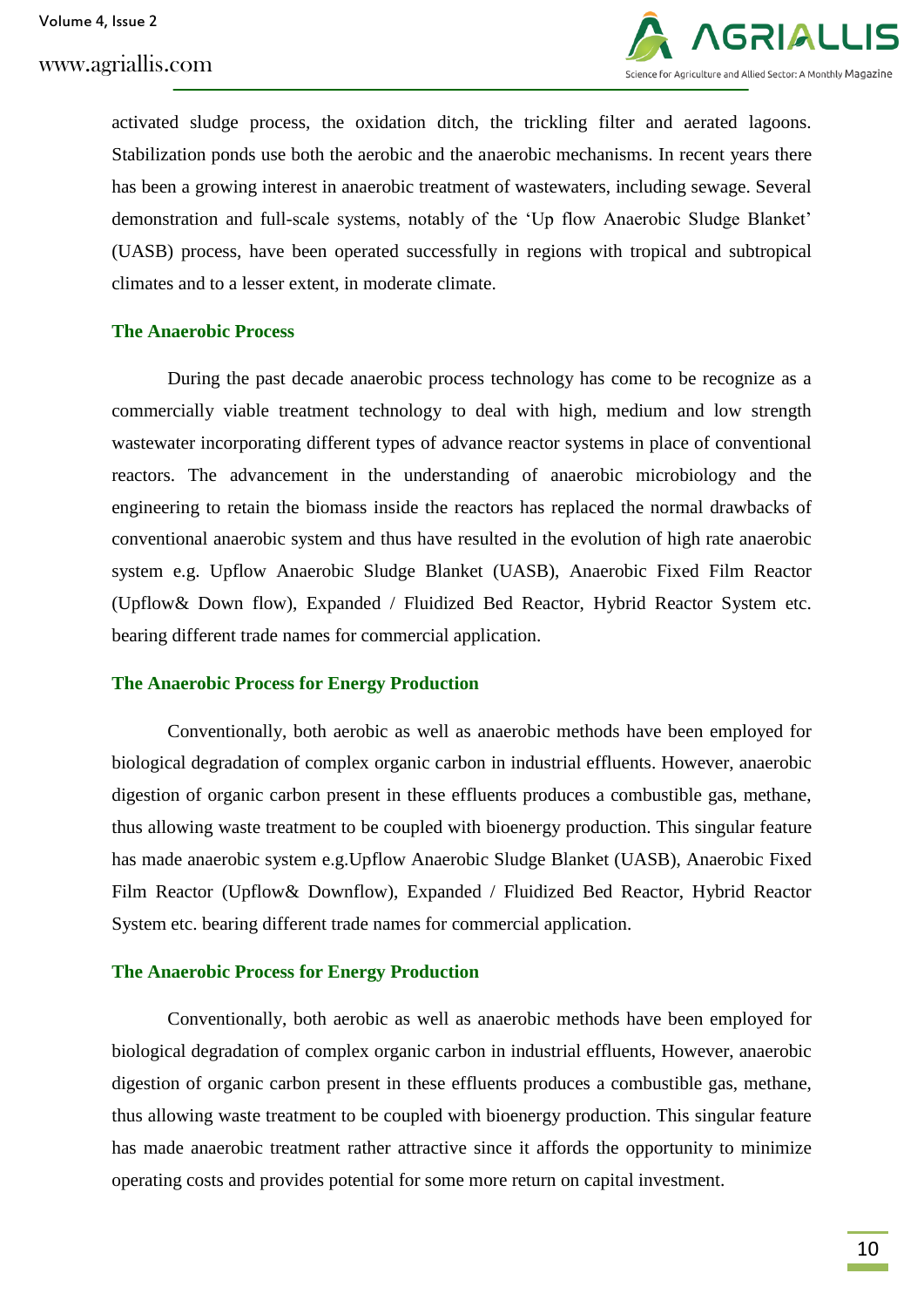

In the aerobic process, the organic carbon present in the effluent is used up the mixed aerobic microbial consortium as its carbon and energy source. The complex organics finally get converted to microbial biomass (sludge) and carbon-dioxide.

In the anaerobic process, the complex organics are first broken down to a mixture of volatile fatty acids (VFAs), mostly acetic, propionic and butyric acids. This is achieved by "acidogens", a consortium of hydrolytic and methane by acetogenic (acetogens) and methanogenic (methanogens) bacteria respectively.

Thus, while both aerobic as well as anaerobic degradation routes can equally remove complex organic from the effluents, the anaerobic route has an obvious advantage in that it produces methane, a combustible gas with a reasonably good calorific value  $(24 \text{ MJ/m}^3)$ . The production of methane, a renewable energy source, is alone a strong ecological reason for employing anaerobic treatment or "Biomethanation" and preferring it wherever applicable.

Biomethanation requires adequate infrastructure facilities. The first and the foremost among them is the bioreactor in which the treatment is to be carried out. Extremely large volumes of effluents are encountered for treatment. Thus, an optimally designed bioreactor can decrease the treatment time and increase the treatment efficiency, leading to an overall lowering of the treatment cost.

Selection and design of bioreactors are dictated by process kinetics. In biomethanation, kinetics of the acidification reaction (acidogenesis) as well as the methane formation reaction (methanogenesis) are taken into account. Since the average growth rate of the methanogens is much lower than of acidogens, the overall rate of the biomethanation process is therefore controlled by the methanogenic step. It is seen that the rate of biomethanation can be accelerated only by enhancement of the rate of conversion of VFAs to methane.

## **Conclusion**

For the successful implementation of waste management there should be gainful coordination among all stake holders including municipal departments, private enterprises, recycling trade and industry, waste collectors, NGOs and resident welfare associations for undertaking the collection, transport and disposal of urban solid waste. At the municipal level, and in the industries a separate department should be responsible for waste management. The hospital wastes should be handled as per the stipulated rules of medical